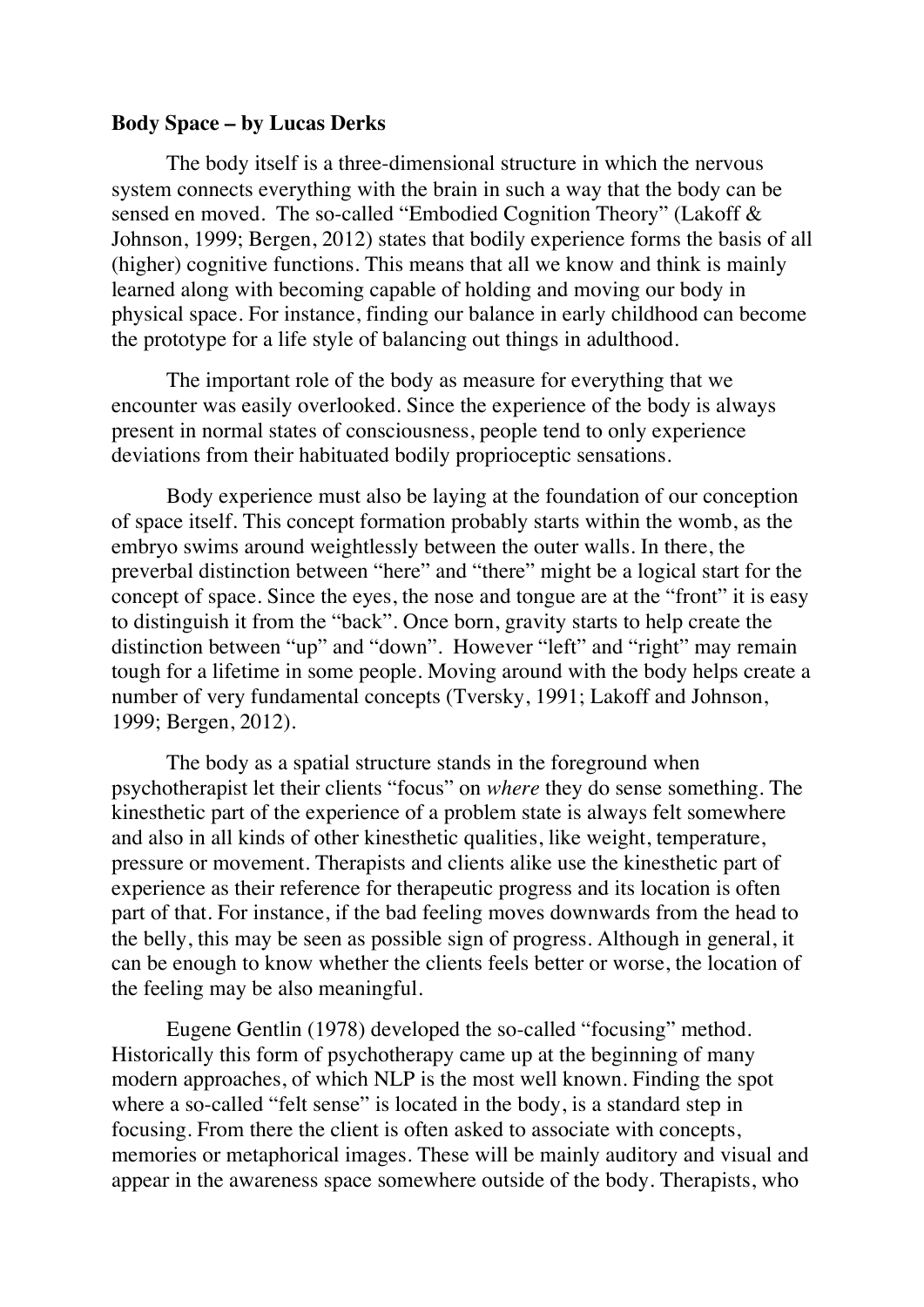practice focusing, become automatically familiar with many aspects of mental space. But they often tend to reduce themselves to the kinesthetic side of spatial awareness, and see the visual and auditory parts as instrumental to that. The value for psychotherapy, of paying attention to the locations in the body where problem-feelings are sensed cannot be over estimated.

The theory that sees all cognition as being embodied is implicitly applied, in most martial arts and also more explicit in the Feldenkrais method (Feldenkrais, 1977; Ernst & Canter, 2005; Keatz, 2014). This educational type of psychotherapy also uses body exercises to solve mental issues. This psychotherapeutic approach builds to a high degree on the unity of body and mind. The same concept of oneness is present in many oriental healing practices and also in NLP and approaches that call themselves "holistic".

Body movement in the shape of, dancing, running, juggling, balancing, jumping and climbing have all been used as a way of "something completely different" in various psychotherapies. A good example is found in John Grinders so called "New Code NLP" (Grinder & DeLozier, 1987; Bostic StClair, & Grinder, 2001). For instance, the therapist has the client first access his problem state to next do a ball throwing and catching game with him. The incompatibility of physical play with worrying makes it a great pattern interruption.

Rock climbers report that their sport is all about making at first unconceivable 3-D moves. To get up a difficult piece of rock, a climber needs to discover how to move his limbs and torso by creative experimentation and by social copying. At the limit of their skills, climbers are with all their senses in the present and have very little inner imagery or dialogue. But when some personal issue is bothering a climber he knows he will not come far up the climb. That is why most successful climbers train themselves to get into and stay in very lighthearted states of mind.

An activity like rock climbing is incompatible with a problem state. But when a person is in a problem state, (easy) climbing activity can work as a strong "something completely different" (Mehlhorn, 1999). We see this also for others with boxing or playing golf etc. Breaking the boundaries of habitual movement seems more than a metaphor for overcoming mental limitations.

### **Crucial experiment 3: Writing in Space.**

By David Keatz, Feldenkrais practitioner.

### **Preparation:**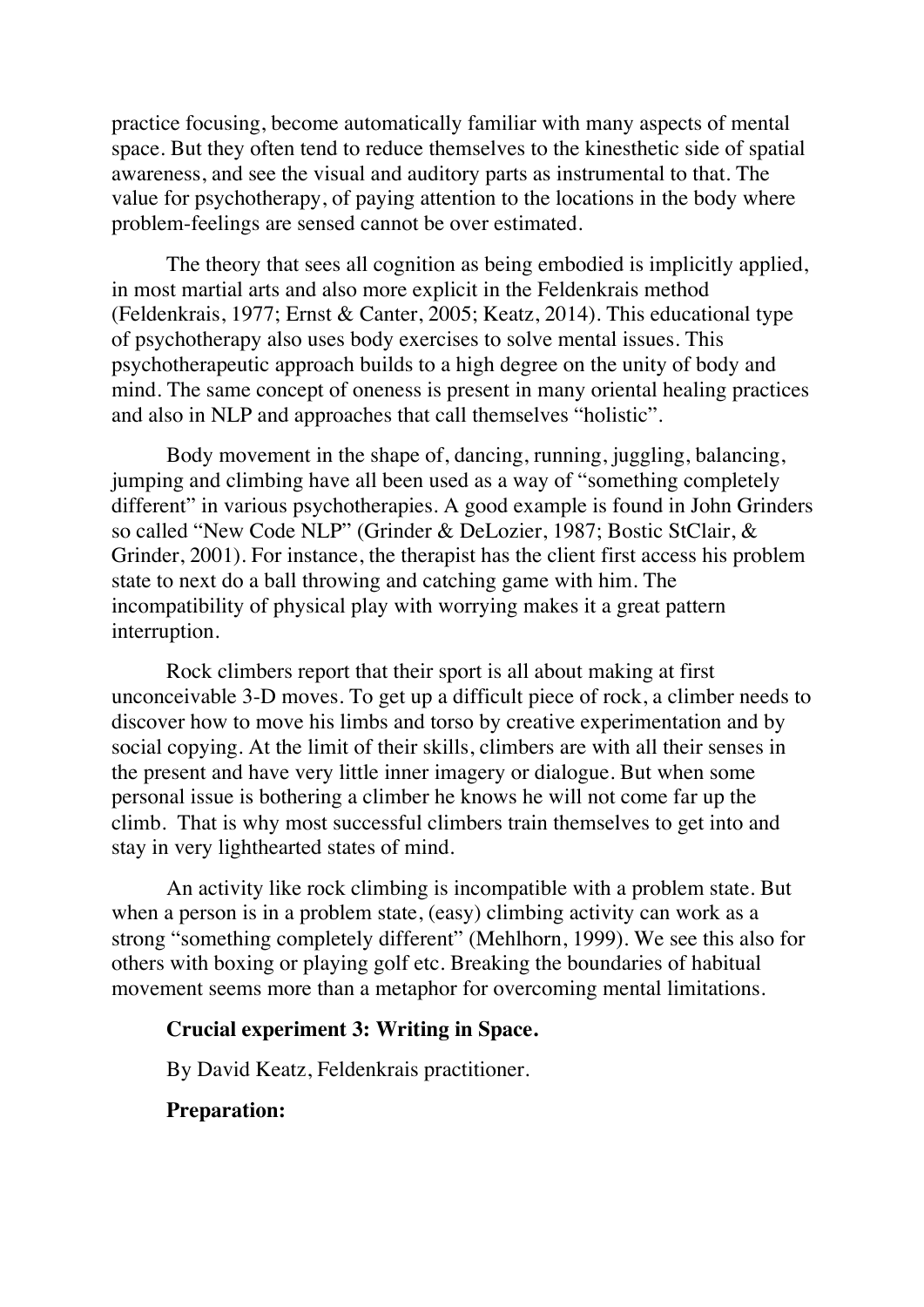- 1) Sit on the tip of your seat and slowly draw 4, 20 centimeters wide circles with your nose in the air. First clockwise and then anticlockwise.
- 2) Next, write your name with your nose in the air.
- 3) Pick a psychological issue and name it with one single word.

## **Continuation:**

- 4) Open yourself for experiencing the negative feelings that belong to this issue: associate in the problem state.
- 5) Sit on the tip of your seat and put both your hands, fingers locked, behind the back of your head with your elbows pointing straight forwards.
- 6) Write the word by with you have named the issue in the sky with both elbows pointing forwards in parallel.
- 7) Write it with large letters. Do the same again but very slow. Do it one more time standing and also with an even larger letterheight (of 50 centimeters). Repeat this twice very slow.
- 8) Now observe while you do the last thing again, where you experience any kind of obstruction in your movement. Then focus on these obstructions.

## **Evaluation:**

- 9) What do these obstructions in movement tell about your psychological issue?
- 10) Test the effect of this exercise on the intensity of the feelings about your issue.

# **Conclusion:**

This technique forces the clients to create nearly whole body movements that they probably never made that way. The movement is new and it thus must necessarily elicit some new mental tracks too. Whether these are relevant for the solving of the issue is hard to say. But this does not seem to be a very critical point.

Body oriented types of psychotherapy can be based on a great variety of theories and philosophies. Only few focus on the concept of space, most use metaphors of energy and vital powers. To move in space, is what happens anyway when one moves his or her body. However, when looked at from the perspective of MSP, chakra stimulation, acupuncture and martial arts-like exercises, all are spatial activities. They all may be used as "something completely different" on top of a problem state.